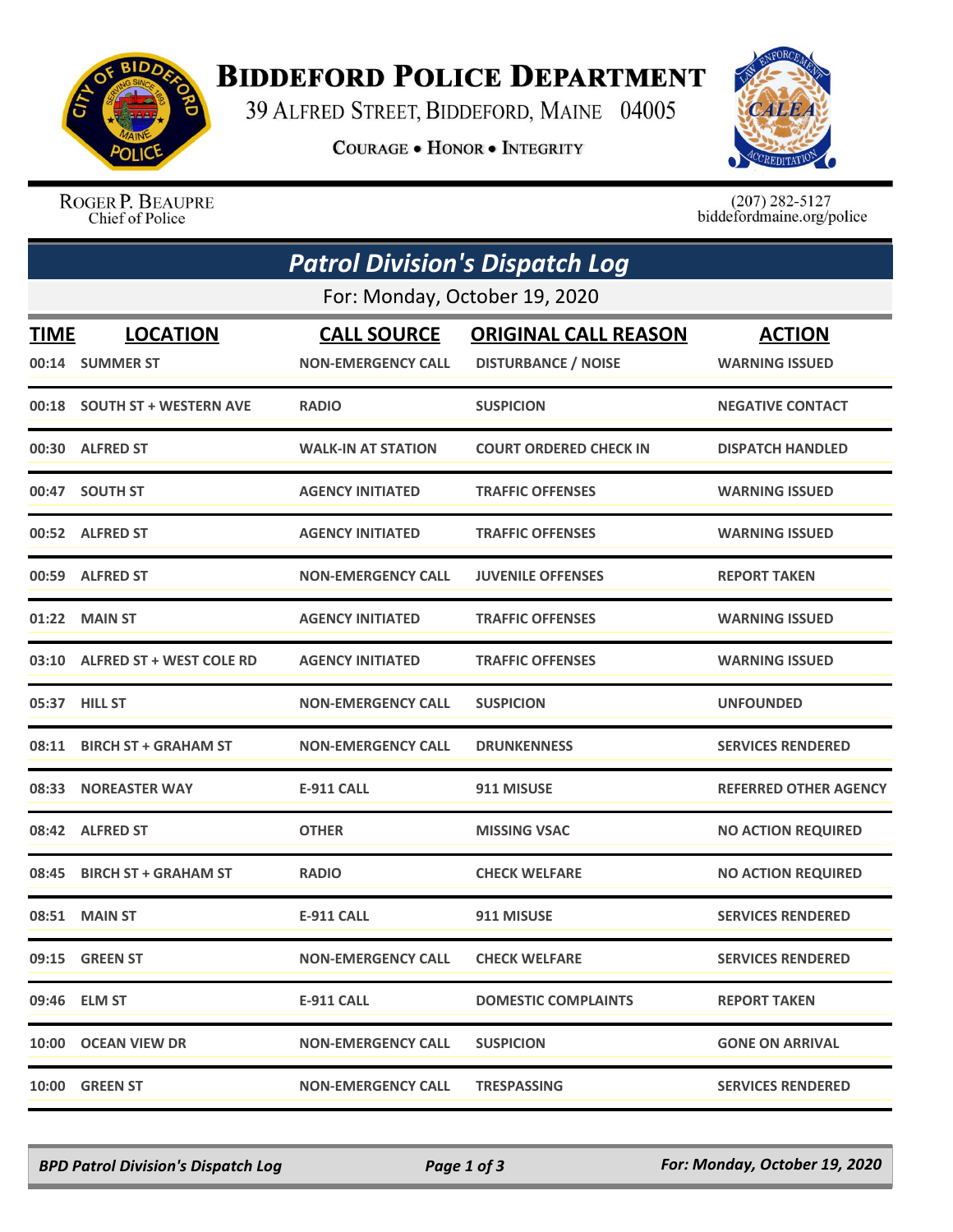| <b>TIME</b> | <b>LOCATION</b>                                                                                                                                 | <b>CALL SOURCE</b>        | <b>ORIGINAL CALL REASON</b>       | <b>ACTION</b>                |
|-------------|-------------------------------------------------------------------------------------------------------------------------------------------------|---------------------------|-----------------------------------|------------------------------|
|             | 10:16 ALFRED ST + ANDREWS RD                                                                                                                    | <b>E-911 CALL</b>         | <b>DEBRIS IN ROADWAY</b>          | <b>REFERRED OTHER AGENCY</b> |
|             | 10:57 ALFRED ST                                                                                                                                 | <b>E-911 CALL</b>         | <b>COURT ORDERED CHECK IN</b>     | <b>DISPATCH HANDLED</b>      |
| 11:05       | <b>LINCOLN ST + MAIN ST</b>                                                                                                                     | <b>NON-EMERGENCY CALL</b> | <b>ROAD HAZARD</b>                | <b>SERVICES RENDERED</b>     |
|             | 11:21 GUINEA RD                                                                                                                                 | <b>NON-EMERGENCY CALL</b> | <b>ANIMAL COMPLAINT</b>           | <b>SERVICES RENDERED</b>     |
|             | 11:35 PEARL ST + LINCOLN ST                                                                                                                     | <b>NON-EMERGENCY CALL</b> | <b>ASSIST CITIZEN</b>             | <b>SERVICES RENDERED</b>     |
|             | 11:45 ALFRED ST                                                                                                                                 | <b>NON-EMERGENCY CALL</b> | <b>ARTICLES LOST/FOUND</b>        | <b>SERVICES RENDERED</b>     |
| 11:53       | <b>HILL ST</b>                                                                                                                                  | <b>NON-EMERGENCY CALL</b> | <b>TRESPASSING</b>                | <b>SUMMONS ISSUED</b>        |
|             | OFFENDER: KELLY SEARLS  AGE: 40  RESIDENT OF: ROCKLAND, ME<br><b>CHARGE: VIOLATING CONDITION OF RELEASE</b><br><b>CHARGE: CRIMINAL TRESPASS</b> |                           |                                   |                              |
|             | 12:55 ALFRED ST                                                                                                                                 | <b>WALK-IN AT STATION</b> | <b>ASSIST CITIZEN</b>             | <b>SERVICES RENDERED</b>     |
| 13:05       | <b>BERRY LN</b>                                                                                                                                 | <b>AGENCY INITIATED</b>   | <b>FRAUD / SCAM</b>               | <b>SERVICES RENDERED</b>     |
|             | <b>13:55 MAIN ST</b>                                                                                                                            | <b>NON-EMERGENCY CALL</b> | <b>CRIMINAL MISCHIEF</b>          | <b>REPORT TAKEN</b>          |
|             | 14:16 SOUTH ST                                                                                                                                  | <b>NON-EMERGENCY CALL</b> | <b>CRIMINAL MISCHIEF</b>          | <b>REPORT TAKEN</b>          |
| 14:26       | <b>SOUTH ST</b>                                                                                                                                 | <b>E-911 CALL</b>         | 911 MISUSE                        | <b>DISPATCH HANDLED</b>      |
|             | 14:31 SOUTH ST + CHICOPEE LN                                                                                                                    | <b>E-911 CALL</b>         | 911 MISUSE                        | <b>DISPATCH HANDLED</b>      |
|             | 15:26 ALFRED ST                                                                                                                                 | <b>NON-EMERGENCY CALL</b> | <b>FRAUD / INSUFFICIENT FUNDS</b> | <b>REPORT TAKEN</b>          |
|             | 15:58 SUMMER ST                                                                                                                                 | <b>WALK-IN AT STATION</b> | <b>ASSIST CITIZEN</b>             | <b>SERVICES RENDERED</b>     |
|             | <b>16:08 MEDICAL CENTER DR</b>                                                                                                                  | <b>NON-EMERGENCY CALL</b> | <b>ALL OTHER</b>                  | <b>REFERRED OTHER AGENCY</b> |
|             | <b>16:11 HILL ST</b>                                                                                                                            | <b>NON-EMERGENCY CALL</b> | <b>ASSIST CITIZEN</b>             | <b>SERVICES RENDERED</b>     |
|             | 16:14 SOUTH ST                                                                                                                                  | <b>AGENCY INITIATED</b>   | <b>ANIMAL COMPLAINT</b>           | <b>SERVICES RENDERED</b>     |
|             | 16:23    FOSS ST                                                                                                                                | <b>NON-EMERGENCY CALL</b> | <b>PARKING COMPLAINT</b>          | <b>UNFOUNDED</b>             |
|             | <b>16:44 PIERSONS LN</b>                                                                                                                        | <b>NON-EMERGENCY CALL</b> | <b>PARKING COMPLAINT</b>          | <b>SERVICES RENDERED</b>     |
|             | 17:02 CATHEDRAL OAKS DR                                                                                                                         | <b>NON-EMERGENCY CALL</b> | FRAUD / SCAM                      | <b>SERVICES RENDERED</b>     |
|             | 17:04 POOL ST + GRANITE POINT RD                                                                                                                | <b>AGENCY INITIATED</b>   | <b>DISABLED VEHICLE</b>           | <b>SERVICES RENDERED</b>     |
|             | 17:07 SOUTH ST                                                                                                                                  | <b>NON-EMERGENCY CALL</b> | <b>HARASSMENT</b>                 | <b>SERVICES RENDERED</b>     |